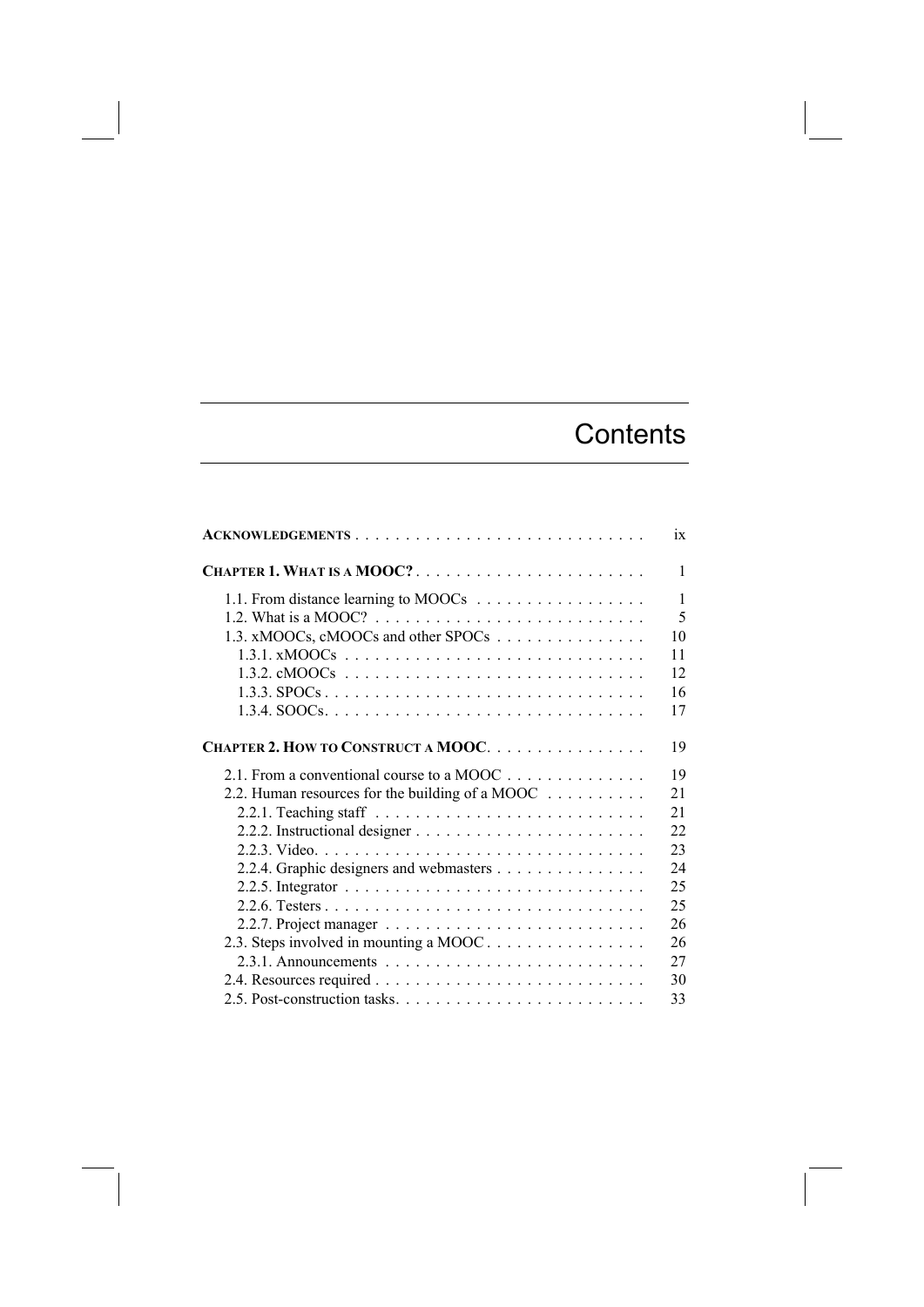| 2.6. Amount of human resources                                                       |    |
|--------------------------------------------------------------------------------------|----|
| required for the construction of a MOOC                                              | 35 |
|                                                                                      | 36 |
|                                                                                      | 38 |
|                                                                                      | 40 |
| 2.7. Cost of a MOOC $\ldots \ldots \ldots \ldots \ldots \ldots \ldots \ldots \ldots$ | 42 |
|                                                                                      | 42 |
|                                                                                      | 42 |
|                                                                                      | 43 |
|                                                                                      | 45 |
| <b>CHAPTER 3. A MOOC FOR WHOM AND</b>                                                |    |
|                                                                                      | 49 |
|                                                                                      | 49 |
|                                                                                      | 50 |
|                                                                                      | 51 |
|                                                                                      | 53 |
| 3.2.1. MOOCs as instruments of                                                       |    |
|                                                                                      | 53 |
| 3.2.2. MOOCs, distance learning                                                      |    |
|                                                                                      | 55 |
| 3.2.3. MOOCs and continuing education                                                | 58 |
| 3.3. Assessment of learners and certification                                        | 58 |
| 3.4. Following of MOOCs and "tutored" MOOCs                                          | 63 |
| <b>CHAPTER 4. FINANCING AND</b>                                                      |    |
|                                                                                      | 71 |
|                                                                                      |    |
| 4.1. What benefits do MOOCs bring,                                                   |    |
| and what profits can be made?                                                        | 71 |
|                                                                                      | 71 |
|                                                                                      | 72 |
|                                                                                      | 74 |
|                                                                                      | 76 |
| CHAPTER 5. MOOCS AND HIGHER EDUCATION                                                | 83 |
|                                                                                      | 84 |
| 5.1.1. What is a university? $\ldots \ldots \ldots \ldots \ldots \ldots \ldots$      | 84 |
| 5.1.2. Who is the target market for a university?                                    | 84 |
|                                                                                      | 86 |